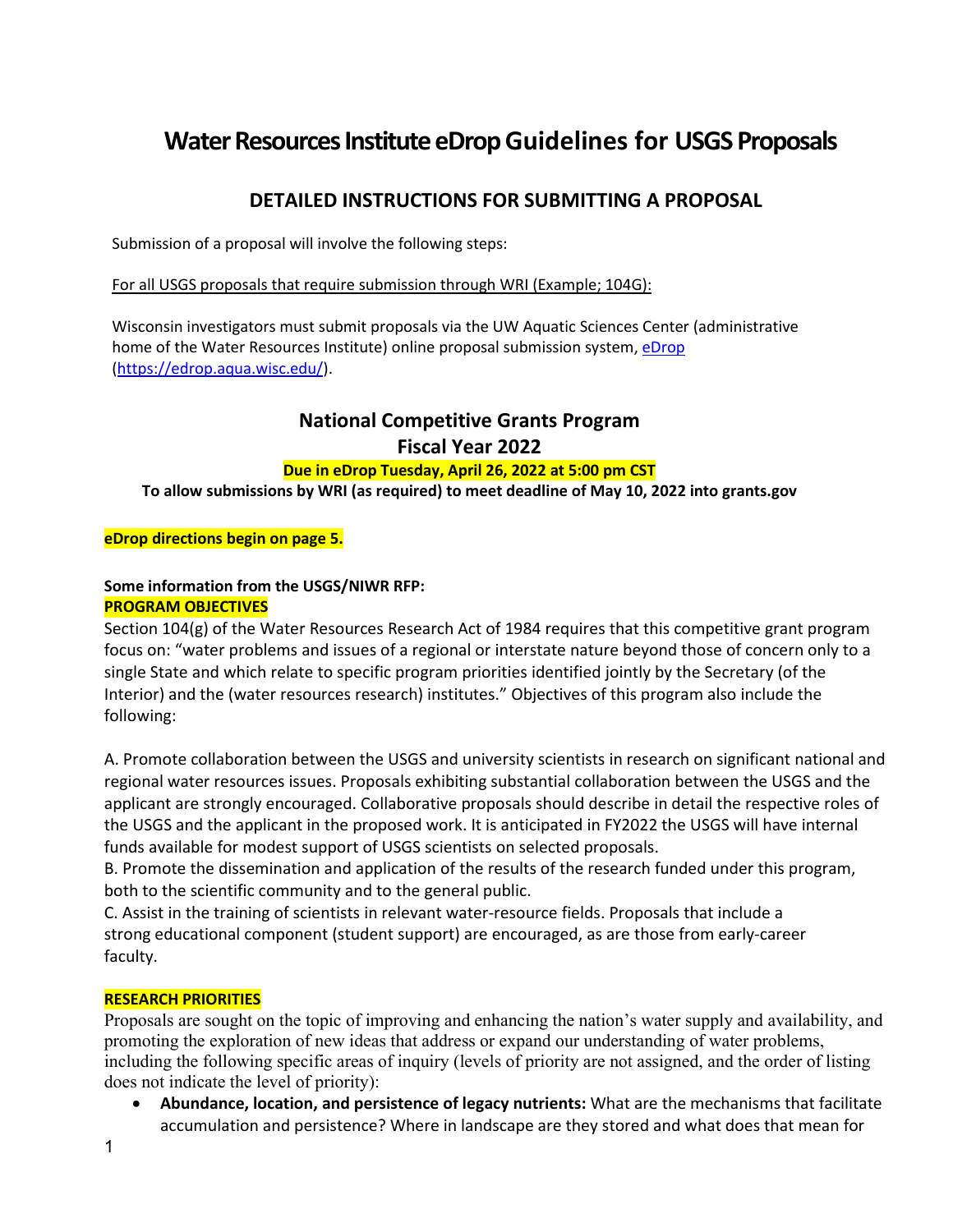the potential to enter or move through the hydrologic system? What are the methods, time periods, and utility to characterizing "new" versus "old" sources? Do related nutrients persist and move in the same way, and what does this mean for short- and long-term water quality?

- **Trends of integrated processes:** How do changes in one aspect of water quantity and availability affect other long-term aspects? For example, how are changes in groundwater identifiable as changes in streamflow patterns? How do changes in streamflow result in changes in water quality?
- **Water Conflict:** What are the risks of water conflict as a result of inter-basin transfers driven by water-use behavior, socioeconomic conditions, changing land-use patterns, and climate variability. Aspects for consideration include identification of thresholds, tradeoffs between sectors and(or) communities, conservation opportunities and stakeholder actions, agent-based modeling, relevant laws and regulations, and adaptive management.

#### **PROPOSALS NOT ELIGIBLE FOR FUNDING**

- A. Proposals for research on health effects involving human subjects.
- B. Proposals for research involving oceanography (estuarine research proposals are acceptable).
- C. Proposals submitted by an Institute or Center that has not met reporting requirements on a previous award by the USGS.
- D. Proposals that do not comply with the terms of this Announcement.
- E. Proposals for research that do not meet the listed Research Priorities.

**Excluded Parties:** USGS conducts a review of the SAM.gov Exclusions database for all applicant entities and their key project personnel prior to award. USGS cannot award funds to entities or their key project personnel identified in the SAM.gov Exclusions database as ineligible, prohibited/restricted or otherwise excluded from receiving Federal contracts, certain subcontracts, and certain Federal assistance and benefits, as their ineligibility condition applies to this Federal program.

Proposals for research involving oceanography (estuarine research proposals are acceptable).

The due date for full proposals to be submitted in eDrop is **Tuesday, April 26, 2022 at 5:00 pm CST**.

**Note: The USGS RFP is able to be downloaded – PLEASE DISREGARD all information regarding registering and/or submitting through grants.gov. WRI IS REQUIRED TO SUBMIT THE PROPOSALS. Please note details regarding conflict of interest disclosure, overlap or duplication of effort statement, etc.:** 

**<https://www.grants.gov/web/grants/view-opportunity.html?oppId=338699>**

#### **Specific, Required, Budget Forms are able to be downloaded:**

**<https://www.wri.wisc.edu/wp-content/uploads/104g-budget-sheet.xlsx>**

## **PROPOSAL specific directions from the RFP (PROPOSAL PREPARATION):**

All proposal documents (elements 1-14) must be submitted as one file in PDF format. Each element has a maximum potential point value and these elements will be combined in order to rank the proposals. Elements 2-7 shall not exceed 10 single-spaced pages, with 12-point font and at least 1-inch margins, including tables, pictures, graphs, figures, and appendices. Proposals exceeding the page limit for elements 2-7 will not be considered. The supplemental information (elements 1,8-14) does not count towards the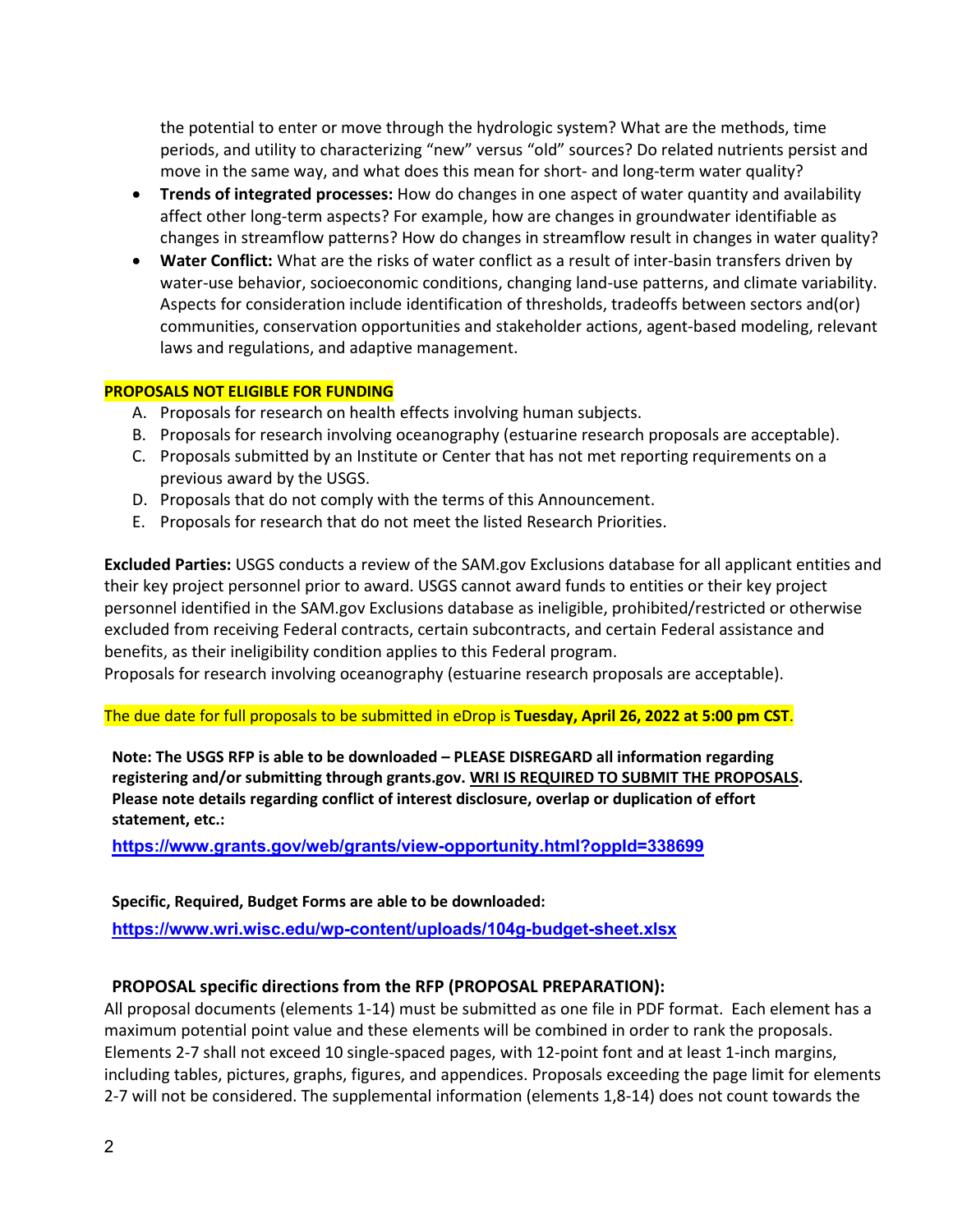page limit but includes required parts of the proposal. Please include page numbers and short title in either header or footer, but nothing else. **Note that this format has been revised from previous years.**

- 1. Cover Page. Must include full and short title, lead PI name and contact information (email and telephone number), collaborator and co-PI names, federal funds requested, matching fund contribution, abstract (300 words), plain-language summary (150 words), and keywords. This helps fulfill the new Project Abstract Summary requirement which will be visible to the public.
- 2. Address specific priority
	- o Repeat Title Only
	- o Describe the problem/issue and directly address a research priority described in Section A2.
	- o Document the magnitude of the situation and relevance to state, regional, and national issues.
	- o Why is this project/topic innovative, important, and timely?
- 3. Integration with USGS science:
	- o How does the proposed work initiate or further collaboration with the USGS?
	- o How does it supplement recent or ongoing work by the USGS?
- 4. Scientific value of proposed work
	- o What are the goals and objectives of the research?
	- $\circ$  What is the potential to expand fundamental knowledge through the stated goals and objectives?
	- o Describe the methods, field area, and facilities as a function of these objectives.
- 5. Anticipated Benefits to Scientific Community and General Public
	- o Specify the type of information that is to be gained and how it will be used
	- $\circ$  Describe the potential outcomes and the potential, realistic impacts of the proposed work.
	- $\circ$  How does the proposed research build on previous research or lay the groundwork for future research?
	- $\circ$  What tangible products are expected? These might include data, methods, workflows, manuscripts, and (or) new communication strategies.
- 6. Products and Information Transfer
	- $\circ$  Provide a timeline of key activities, including field seasons, data collection, and lab analyses, as appropriate.
	- o Explain the planned transfer of results to user groups.
	- o How will new information be made available to the scientific community and general public?
	- $\circ$  Identify stakeholders and planned communication strategies (e.g., workshops, publications, extension).
- 7. Training Potential
	- $\circ$  Detail the educational component, including student support and engagement of earlycareer researchers.
- 8. Government Involvement
	- $\circ$  If a Federal employee will collaborate on the project, provide a detailed description of the role and responsibilities of the Federal collaborator in the proposed research project. This should be in the context of the already explained collaboration, objectives, and methods. (Elements 3 and 4)
- 9. Budget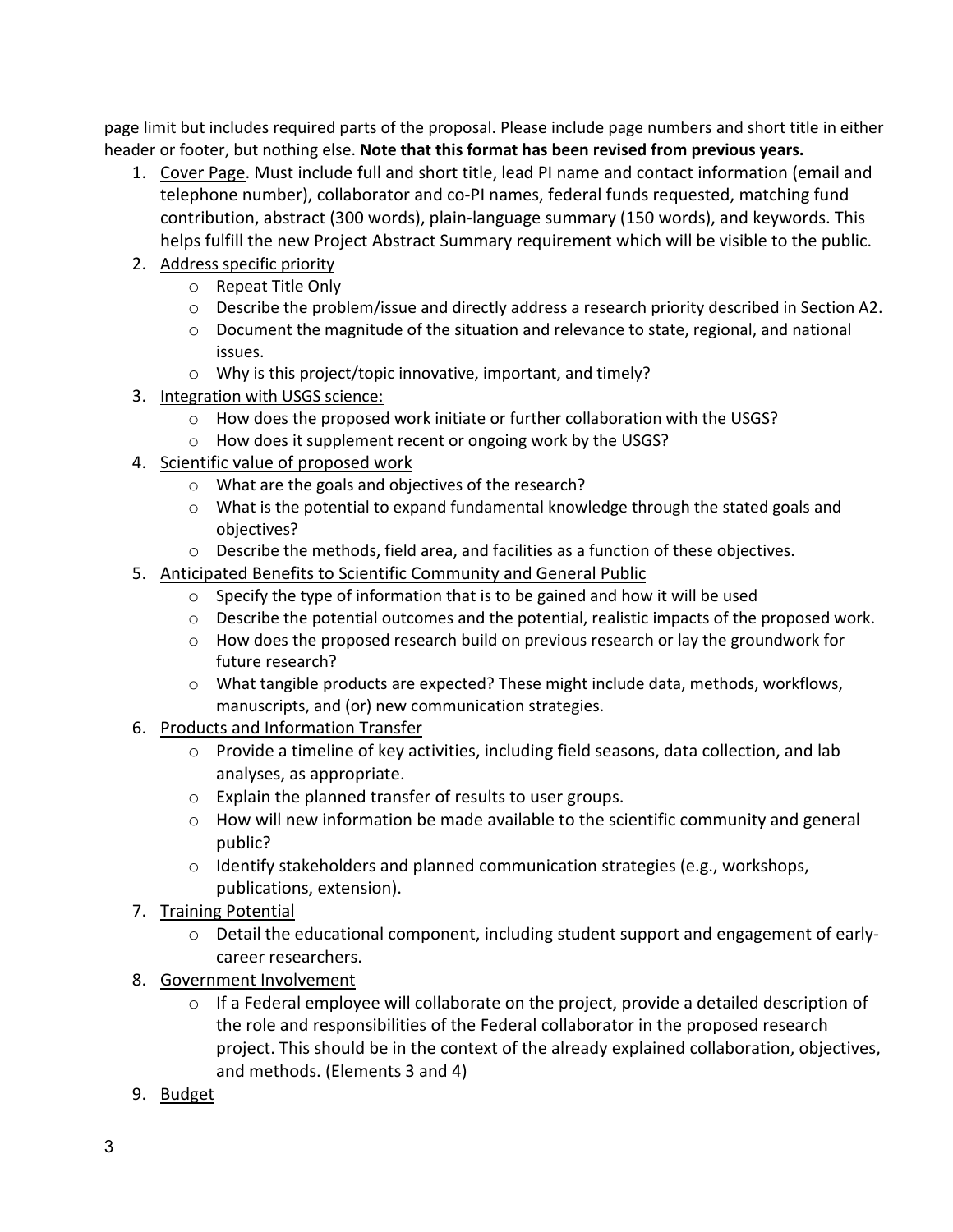o Use the budget templates to provide the required detail and justification. The PI's salary is an acceptable budget item, but the federal share of the salary should not exceed two months per year. Document salary for other staff and researchers, including any overhead expenses at institutions beyond that of the PI. <https://water.usgs.gov/wrri/WRRI-104g-Budget.zip>

## 10. Data Management

 $\circ$  Should be in the context of products and information transfer (Element 6). Please use the template at https://www.usgs.gov/media/files/usgs-data-management-plan-checklist.

## 11. Cited Literature

- o Should include only those referenced in proposal.
- 12. Qualifications of Research Team
	- o Provide a brief biographical sketch, no more than 3 pages, for the PI and any co-PIs.
- 13. Matching Commitment Letter
	- o Institutional cost-sharing agreement (letter) signed by an official authorized to commit the applicant to all or part of the matching share or a third party, in-kind contribution signed by an official authorized to commit the third party. Scanned legible PDF documents should be uploaded as part of the proposal. The USGS does not need the originals.

## 14. Letters of Support

o These are optional. Scanned legible PDF documents should be uploaded as part of the proposal.

**Required Indirect Cost Statement to be submitted with Application** All organizations must include the applicable statement from the following list in their application, and attach to their application any documentation identified in the applicable statement:

## We are:

o A U.S. state or local government entity receiving more than \$35 million in direct Federal funding each year with an indirect cost rate of [insert rate]. We submit our indirect cost rate proposals to our cognizant agency. Attached is a copy of our most recently approved rate agreement/certification. o A U.S. state or local government entity receiving less than \$35 million in direct Federal funding with

an indirect cost rate of [insert rate]. We have prepared and will retain for audit an indirect cost rate proposal and related documentation.

o A [insert your organization type; U.S. states and local governments, do not use this statement] that has previously negotiated or currently has an approved indirect cost rate with our cognizant agency. Our indirect cost rate is [insert rate]. [Insert either: "Attached is a copy of our most recently approved but expired rate agreement. In the event an award is made, we will submit an indirect cost rate proposal to our cognizant agency within 90 calendar days after the award is made." *or* "Attached is a copy of our current negotiated indirect cost rate agreement."] A [insert your organization type] that has never submitted an indirect cost rate proposal to our cognizant agency. Our indirect cost rate is [insert rate]. If we receive an award, we will submit an indirect cost rate proposal to our cognizant agency within 90 calendar days after the award date.

o A [insert your organization type] that has never submitted an indirect cost rate proposal to our cognizant agency and has an indirect cost rate that is lower than 10%. Our indirect cost rate is [insert rate;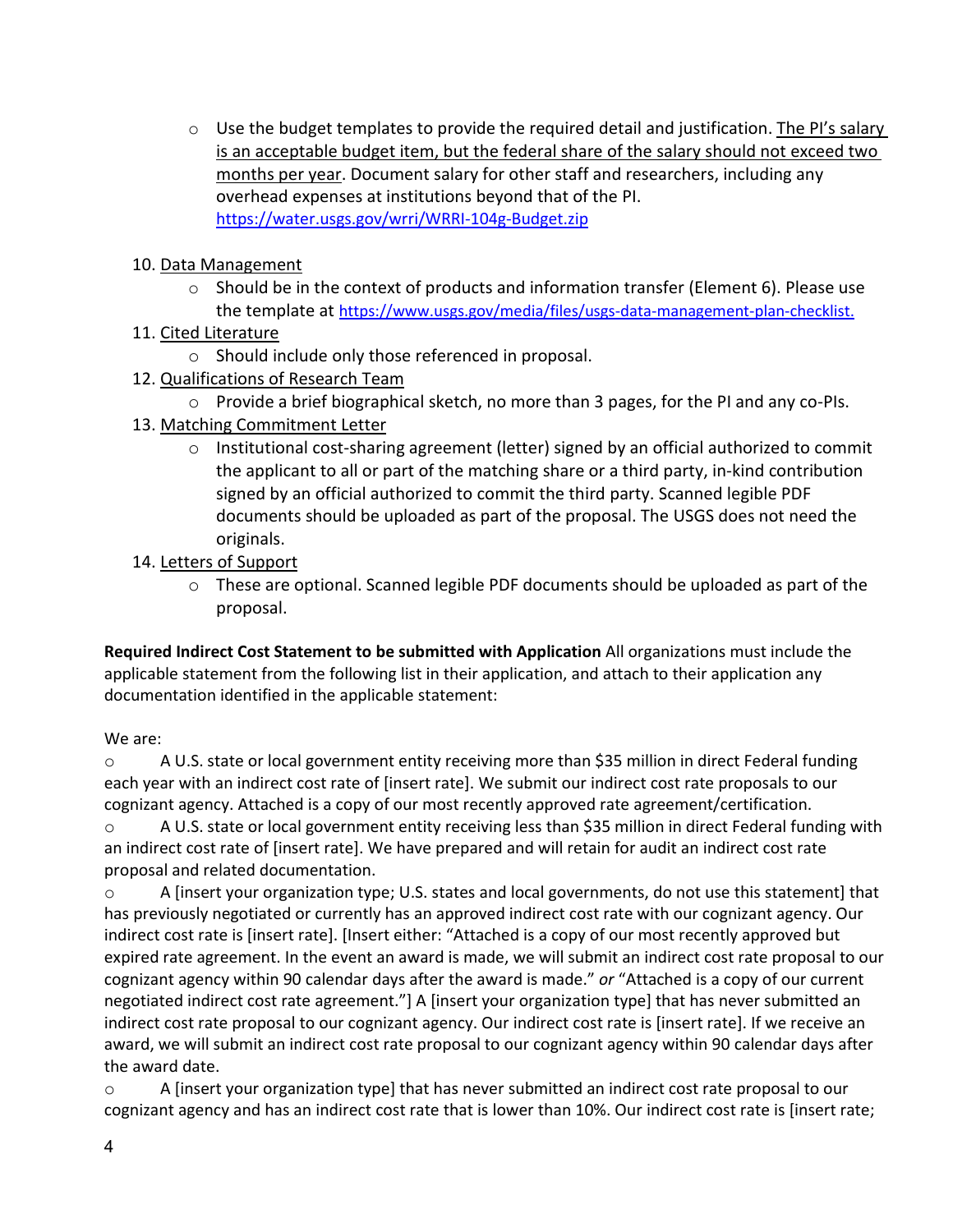must be lower than 10%]. However, if we receive an award we will not be able to meet the requirement to submit an indirect cost rate proposal to our cognizant agency within 90 calendar days after award. We request as a condition of award to charge a flat indirect cost rate of [insert rate; must be lower than 10%] against [insert a clear description of the direct cost base against which your rate is charged (e.g., salaries; salaries and fringe benefits; or modified total direct costs). However, please note that your organization cannot charge indirect costs in excess of the indirect costs that would be recovered if applied against modified total direct costs as defined in  $\S2$  CFR 200.68]. We understand that we must notify USGS in writing if we establish an approved rate with our cognizant agency at any point during the award period.

o A [insert your organization type] that has never submitted an indirect cost rate proposal to our cognizant agency and has an indirect cost rate that is 10% or higher. Our indirect cost rate is [insert your organization's indirect rate; must be 10% or higher]. However, if we receive an award we will not be able to meet the requirement to submit an indirect cost rate proposal to our cognizant agency within 90 calendar days after award. We request as a condition of award to charge a flat *de minimis* indirect cost rate of 10% to be charged against modified total direct project costs as defined in 2 CFR §200.68. We understand that we must notify USGS in writing if we establish a negotiated rate with our cognizant agency at any point during the award period. We understand that additional Federal funds may not be available to support an unexpected increase in indirect costs during the project period and that such changes are subject to review, negotiation, and prior approval by USGS.

o A [insert your organization type] that is submitting this proposal for consideration under the "Cooperative Ecosystem Studies Unit Network", which has a Department of the Interior-approved indirect cost rate cap of 17.5%. If we have an approved indirect cost rate with our cognizant agency, we understand that we must apply this reduced rate against the same direct cost base as identified in our approved indirect cost rate agreement per 2 CFR §1402.414. If we do not have an approved indirect cost rate with our cognizant agency, we understand that we must charge indirect costs against the modified total direct cost base defined in 2 CFR §200.68 "Modified Total Direct Cost (MTDC)". We understand that we must request prior approval from USGS to use the 2 CFR 200 MTDC base instead of the base identified in our approved indirect cost rate agreement. We understand that USGS approval of such a request will be based on: 1) a determination that our approved base is only a subset of the MTDC (such as salaries and wages); and 2) that use of the MTDC base will still result in a reduction of the total indirect costs to be charged to the award. In accordance with 2 CFR §200.405, we understand that indirect costs not recovered due to a voluntary reduction to our federally negotiated rate are not allowable for recovery via any other means. o A [insert your organization type] that will charge all costs directly.

Matching funds may contain indirect costs and non-federal salaries and benefits. The applicant's negotiated indirect cost rate (NICR) may be applied to **both** qualifying federal and non-federal direct costs, and the result used to satisfy part of the matching requirement under the non-federal share. The NICR shall not be applied to tuition and equipment costs. **As per the Water Resources Research Act federal funds shall not be used to pay indirect costs.**

What needs to be uploaded into eDrop: A SINGLE PDF with the items 1-14 above and in the order listed, along with the excel budget sheet uploaded as an excel document (but also included in the PDF).

**NOTE: Steps 1 through 6 are completed online at [eDrop](https://edrop.aqua.wisc.edu/) [\(https://edrop.aqua.wisc.edu/.](https://edrop.aqua.wisc.edu/)**

**STEP 1. CREATE AN eDROP ACCOUNT**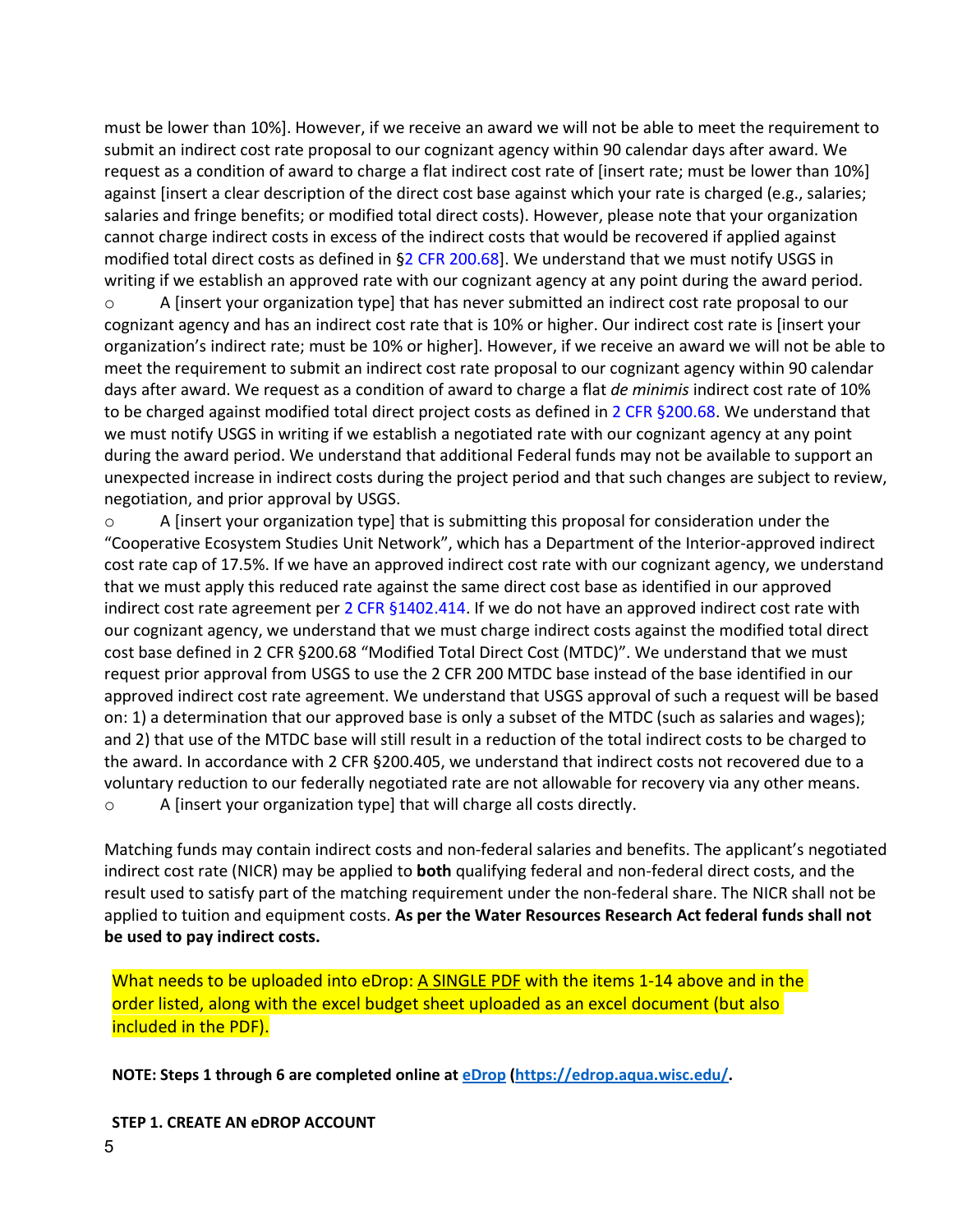Create an account in the Aquatic Sciences Center's Web-based proposal submission system[, eDrop](https://edrop.aqua.wisc.edu/) [\(https://edrop.aqua.wisc.edu/\)](https://edrop.aqua.wisc.edu/). The account that you may have created to submit a different proposal through the Aquatic Sciences Center will work for submitting a full proposal.

### **NOTE:**

**STEPS 2 through 6 (below) may be completed separately.**

**You do not need to upload your entire proposal package in a single session; however, you must hit the "SAVE" button to avoid losing anything you enter. We encourage you to frequently SAVE your updates.**

**Your account will remain active through the submission deadline, and you may edit each section until your proposal is officially submitted (see Step 5).**

**Your proposal is not officially submitted until you click on the "SUBMIT" button in the "Submission Preview" tab.**

#### **STEP 2. LOG IN TO eDROP AND ENTER PROPOSAL INFORMATION**

Log on to the eDrop system and:

- Select "ADD PROPOSAL" next to the "FY22 USGS/NIWR 104(G) Competitive Grants Program."
- Enter title, keywords, and project initiation and completion dates and click "Update."

Provide the following information directly into form fields on the web page:

A. Investigators(PI, Co-PI and Associate PI).

Note: For Wisconsin, only faculty members (or persons having principal investigator status at his/her institution) in the University of Wisconsin System or other Wisconsin college or university may be designated as Principal Investigators. Other investigators affiliated with a project are to be designated as Associate Investigators.

- B. Financial Contact (for administering the project)
- C. Federal Funds Requested
- D. Match Funds Submitted
- E. Proposal Start Date
- F. Proposal End Date
- G. Research Category
- H. Abstract
- I. Focus Categories

#### **STEP 3. VERIFY YOUR BUDGET INFORMATION**

The budget requirements are very specific for this proposal submission. The primary sponsor requires salary breakdowns to include both percentages and number of hours for any position having salary in the budget. Detailed supply and travel expenses are also necessary. Please make sure to review prior to putting together the overall proposal PDF (uploaded in Step 4 below and including the budget). An excel format budget is also requested to be uploaded separately from the overall PDF. Upload this excel document